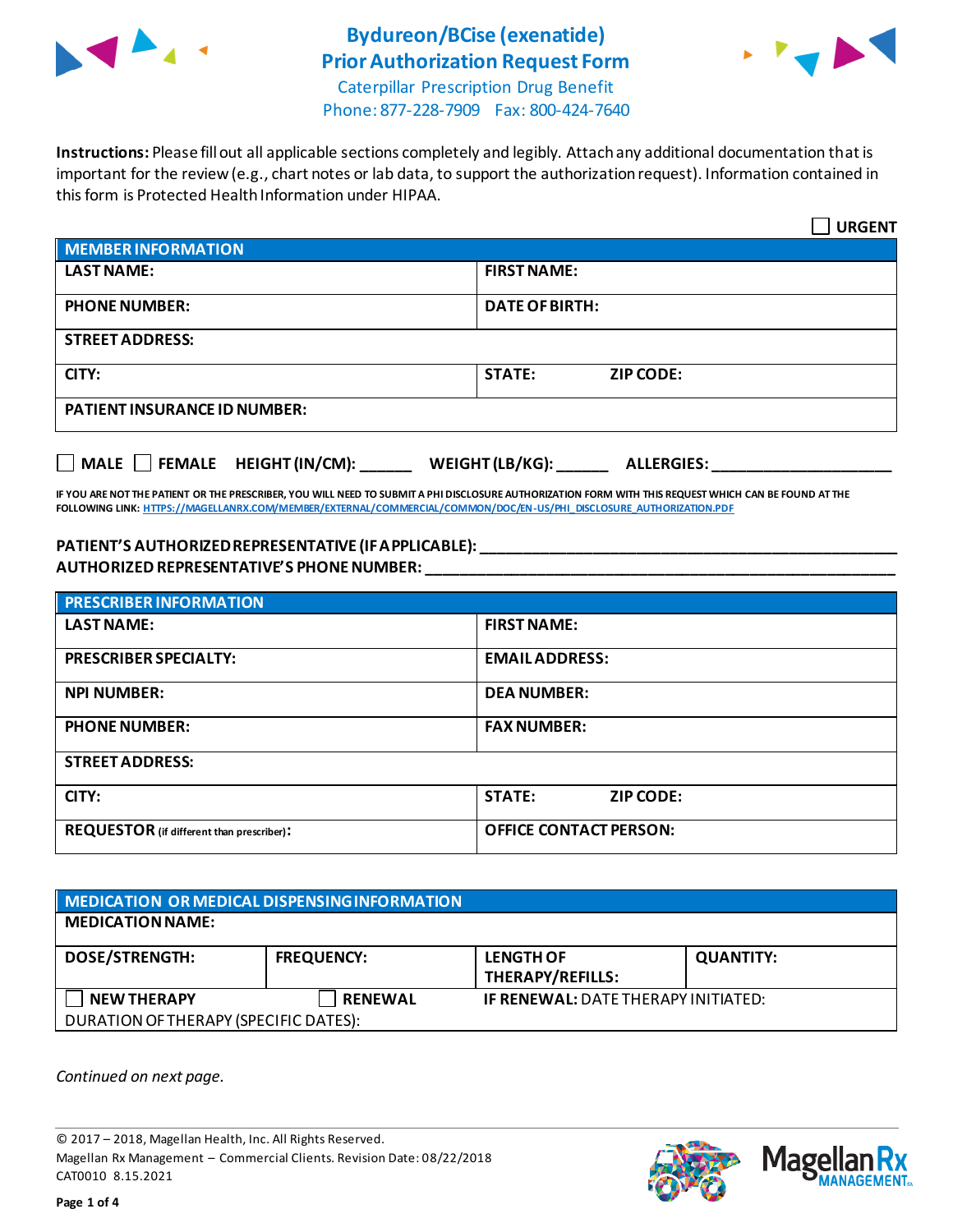

### **Bydureon/BCise(exenatide) Prior Authorization Request Form**





| MEMBER'S LAST NAME: NAME AND A SERIES AND A SERIES OF STREET AND A STREET AND A STREET AND A STREET AND A STRE    | <b>MEMBER'S FIRST NAME:</b>                                                                                                                                                                                      |                                                       |  |
|-------------------------------------------------------------------------------------------------------------------|------------------------------------------------------------------------------------------------------------------------------------------------------------------------------------------------------------------|-------------------------------------------------------|--|
|                                                                                                                   | 1. HAS THE PATIENT TRIED ANY OTHER MEDICATIONS FOR THIS CONDITION?                                                                                                                                               | YES (if yes, complete below)<br><b>NO</b>             |  |
| <b>MEDICATION/THERAPY (SPECIFY</b><br>DRUG NAME AND DOSAGE):                                                      | <b>DURATION OF THERAPY (SPECIFY</b><br>DATES):                                                                                                                                                                   | <b>RESPONSE/REASON FOR</b><br><b>FAILURE/ALLERGY:</b> |  |
| <b>2. LIST DIAGNOSES:</b>                                                                                         |                                                                                                                                                                                                                  | ICD-10:                                               |  |
| $\square$ Type II diabetes<br>□ Other diagnosis: ___________________ICD-10___________________________________     |                                                                                                                                                                                                                  |                                                       |  |
| PRIOR AUTHORIZATION.<br>If patient is age 10-17 years, please answer the following:<br><b>Lab Values:</b>         | 3. REQUIRED CLINICAL INFORMATION: PLEASE PROVIDE ALL RELEVANT CLINICAL INFORMATION TO SUPPORT A<br>Was the patient's most recent HbA1cin the past 6 months or prior to starting the requested medication 7.0% or |                                                       |  |
| greater? $\Box$ Yes $\Box$ No<br>Documentation of HbA1c level required.                                           |                                                                                                                                                                                                                  |                                                       |  |
| <b>Documentation of GFR required.</b>                                                                             | Is the patient's estimated glomerular filtration rate (GFR) less than or equal to 45 mL/min/1.73 m2? $\Box$ Yes $\Box$ No                                                                                        |                                                       |  |
|                                                                                                                   | Has the patient tried or is the patient currently taking metformin? $\Box$ Yes $\Box$ No<br>Has treatment with metformin been avoided due to lactic acidosis or elevated liver enzymes? $\Box$ Yes $\Box$ No     |                                                       |  |
| If yes, please select:<br>□ Ascites<br>$\Box$ Cirrhosis<br>$\Box$ Hepatic encephalopathy<br>□ Portal hypertension | Does the patient have advanced liver disease with at least one of the following? $\Box$ Yes $\Box$ No                                                                                                            |                                                       |  |
| If patient is age 18 years or older, please answer the following:                                                 |                                                                                                                                                                                                                  |                                                       |  |
| <b>Lab Values:</b><br>greater? $\Box$ Yes $\Box$ No<br>Documentation of HbA1c level required.                     | Was the patient's most recent HbA1cin the past 6 months or prior to starting the requested medication 7.0% or                                                                                                    |                                                       |  |
| <b>Documentation of GFR required.</b>                                                                             | Is the patient's estimated glomerular filtration rate (GFR) less than or equal to 45 mL/min/1.73 m2? $\Box$ Yes $\Box$ No                                                                                        |                                                       |  |

© 2017 – 2018, Magellan Health, Inc. All Rights Reserved. Magellan Rx Management – Commercial Clients. Revision Date: 08/22/2018 CAT0010 8.15.2021



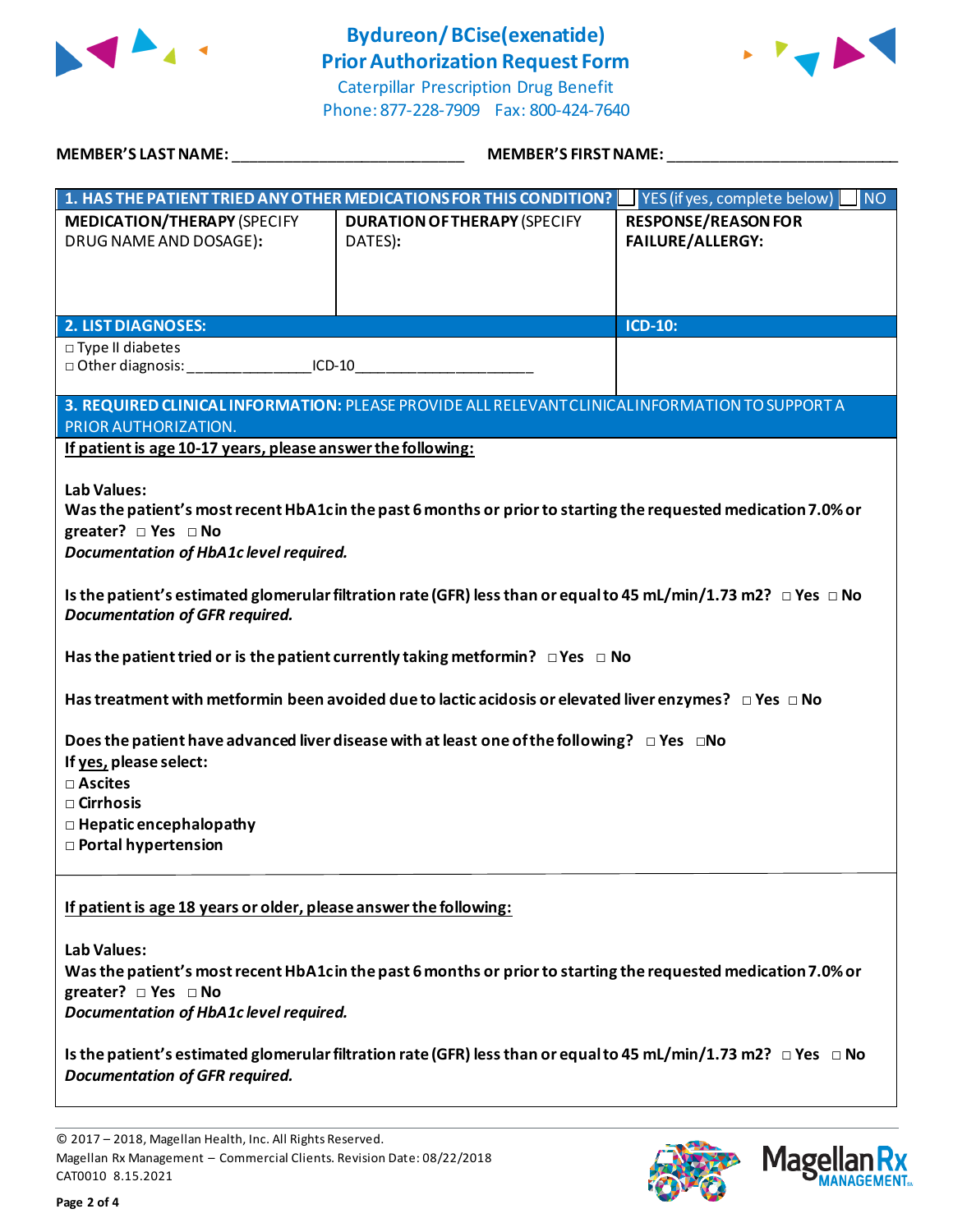

# **Bydureon/BCise(exenatide) Prior Authorization Request Form**



 $\overline{\phantom{a}}$ 

Caterpillar Prescription Drug Benefit Phone: 877-228-7909 Fax: 800-424-7640

### **MEMBER'S LAST NAME:** \_\_\_\_\_\_\_\_\_\_\_\_\_\_\_\_\_\_\_\_\_\_\_\_\_\_\_ **MEMBER'S FIRST NAME:** \_\_\_\_\_\_\_\_\_\_\_\_\_\_\_\_\_\_\_\_\_\_\_\_\_\_\_

Г

| Does the patient currently have a serum creatinine level exceeding 1.8 mg/dL or an estimated GFR less than<br>30 mL/min/1.73 m2? □ Yes □ No<br><b>Documentation required.</b>                                                                    |
|--------------------------------------------------------------------------------------------------------------------------------------------------------------------------------------------------------------------------------------------------|
| <b>Clinical information:</b><br>Does the patient have advanced liver disease with at least one of the following? $\Box$ Yes $\Box$ No<br>If yes, please select:<br>$\square$ Ascites<br>$\square$ Cirrhosis                                      |
| $\Box$ Hepatic encephalopathy<br><b>D</b> Portal hypertension                                                                                                                                                                                    |
| Does the patient have a history of sulfa-induced Stevens-Johnson syndrome, sulfa-induced toxic epidermal<br>necrolysis, OR sulfa allergy? □ Yes □ No                                                                                             |
| Does the patient have a history of falls OR is the patient at high risk for falls? $\Box$ Yes $\Box$ No                                                                                                                                          |
| <b>Medication information:</b><br>Is the patient currently taking AND will continue to take insulin and/or warfarin? $\Box$ Yes $\Box$ No                                                                                                        |
| Has the patient tried or is the patient currently taking metformin? $\Box$ Yes $\Box$ No                                                                                                                                                         |
| Has treatment with metformin been avoided due to lactic acidosis or elevated liver enzymes? $\Box$ Yes $\Box$ No                                                                                                                                 |
| Has the patient tried or is the patient currently receiving treatment with at least one of the following? $\Box$ Yes $\Box$ No<br>If yes, please select:<br>Glimepiride<br>Glipizide<br>□ Glyburide<br>□ Nateglinide<br>$\Box$ Repaglinide       |
| Has treatment with glimepiride, glipizide, glyburide, nateglinide, or repaglinide been avoided due to any of the<br>following? □ Yes □ No<br>If yes, please select:<br>□ Advanced age<br>□ Elevated liver enzymes or mild/moderate liver disease |
| □ Obesity or overweight state                                                                                                                                                                                                                    |
| Is the patient currently taking any of the following medications? $\square$ Yes $\square$ No<br>If yes, please select:<br>□ Janumet/Janumet XR (sitagliptin/metformin)<br>$\square$ Januvia (sitagliptin)<br>(continued on next page)            |



<sup>© 2017</sup> – 2018, Magellan Health, Inc. All Rights Reserved. Magellan Rx Management – Commercial Clients. Revision Date: 08/22/2018 CAT0010 8.15.2021